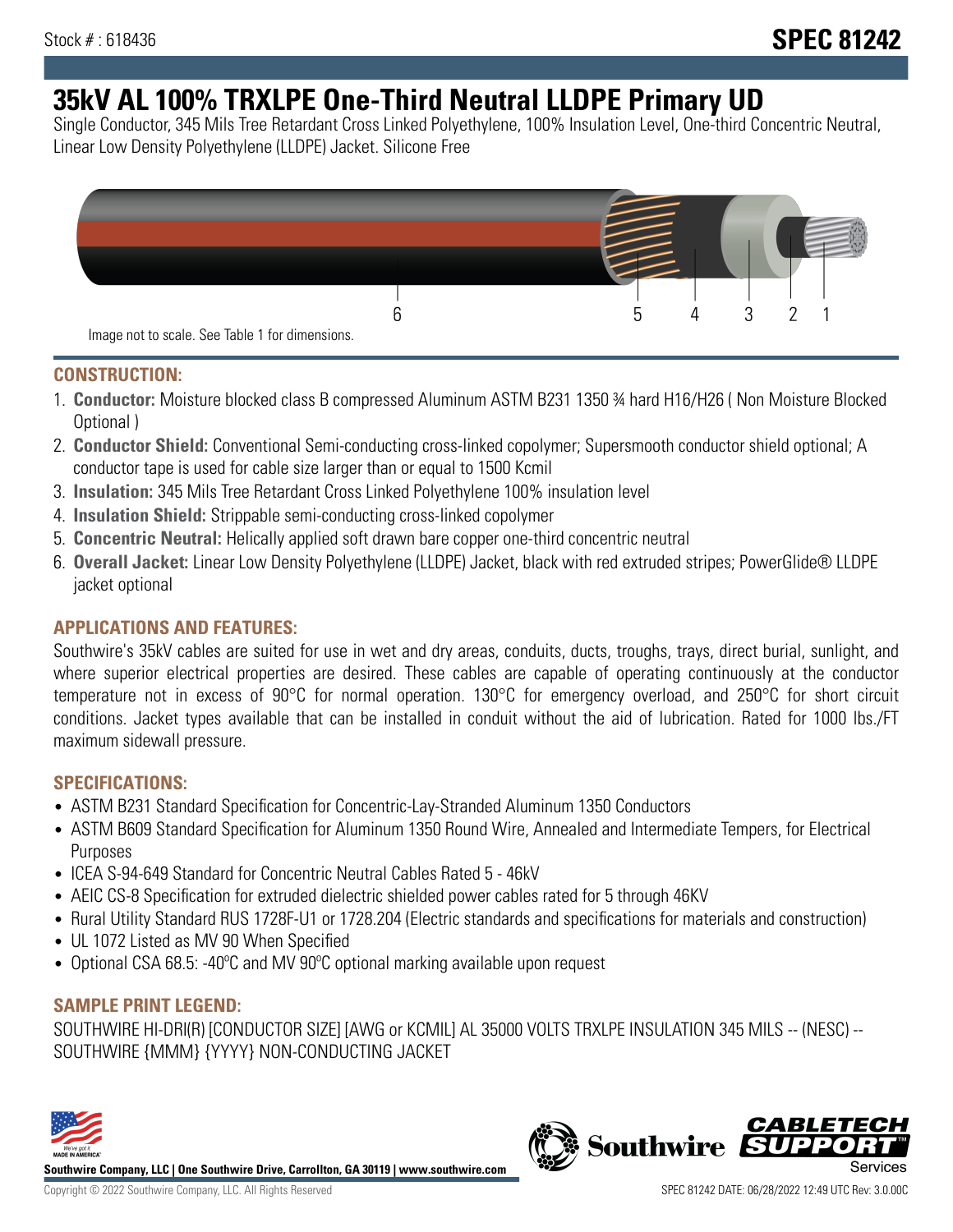## Stock # : 618436 **SPEC 81242**

#### **Table 1 – Weights and Measurements**

| <b>Stock</b><br>Number | Cond.<br>Size <sup>'</sup> | <b>Diameter</b><br>Over<br>Conductor | Diameter<br>Over<br>Insulation | Insul.<br><b>Thickness</b> | <b>Diameter</b><br>Over<br>Insulation<br><b>Shield</b> | Concentric<br><b>Neutral</b> | Neutral DC<br>Resistance<br>$25^{\circ}$ C | Jacket<br><b>Thickness</b> | Approx.<br><b>OD</b> | Approx.<br>Weight     | Min<br>Bending<br>Radius | Max Pull<br>Tension*' |
|------------------------|----------------------------|--------------------------------------|--------------------------------|----------------------------|--------------------------------------------------------|------------------------------|--------------------------------------------|----------------------------|----------------------|-----------------------|--------------------------|-----------------------|
|                        | AWG/<br>Kcmil              | inch                                 | inch                           | mıl                        | inch                                                   | No. x AWG                    | $\Omega$ /1000ft                           | mil                        | inch                 | lb.<br><b>Y1000ft</b> | inch                     | $\mathsf{lb}$         |
| 618436§                | 250<br>(37)                | 0.558                                | 1.294                          | 345                        | .394                                                   | 13x14                        | 0.202                                      | 50                         | .626                 | 163                   | 13.0                     | 1500                  |

All dimensions are nominal and subject to normal manufacturing tolerances

◊ Cable marked with this symbol is a standard stock item

\* Pulling tension based on pulling eye directly connected to conductor

! UL listed MV-90 Rated

^ HiDri Plus® - Water Blocking Powder

^^ HiDri Plus® - Water Blocking Powder. All Black Jacket

† 2/3 Concentric Neutral

§ HiDri Plus® - Water Blocking Powder. CSA Listed

#### **Table 2 – Electrical and Engineering Data**

| Cond<br>Size <sup>'</sup> | @25°C            | DC Resistance AC Resistance<br>$@$ 90 $^{\circ}$ C | Capacitive<br>Reactance @<br>60Hz | Inductive<br>Reactance @<br>60Hz | Charging<br>Current | <b>Dielectric</b><br>Loss | Zero Sequence<br>Impedance* | Positive<br>Sequence<br>Impedance* | <b>Short Circuit</b><br>Current @ 30<br><b>Cycle</b> |
|---------------------------|------------------|----------------------------------------------------|-----------------------------------|----------------------------------|---------------------|---------------------------|-----------------------------|------------------------------------|------------------------------------------------------|
| AWG/<br>Kcmil             | $\Omega/1000$ ft | $\Omega/1000$ ft                                   | $M\Omega^*1000$ ft                | $\Omega/1000$ ft                 | A/1000ft            | W/1000ft                  | $\Omega/1000$ ft            | $\Omega/1000$ ft                   | Amp                                                  |
| 250<br>(37)               | 0.0707           | 0.089                                              | 0.052                             | 0.044                            | 0.390               | 2.363                     | $0.278 + j0.090$            | $0.091 + 0.044$                    | 4878.8                                               |

\* Calculations are based on three cables triplexed / concentric shield / Conductor temperature of 90°C / Shield temperature of 45°C / Earth resistivity of 100 ohmsmeter

† Ampacities are based on Figure 7 of ICEA P-117-734 (Single circuit trefoil, 100% load factor, 90°C conductor temperature, earth RHO 90, 36" burial depth)

‡ Ampacities are based on Figure 1 of ICEA P-117-734 (Single circuit trefoil, 100% load factor, 90°C conductor temperature, earth RHO 90, 36" burial depth)

#### **Table 3 – Weights and Measurements (Metric)**

| Stock<br>Number | Cond.<br>Size <sup>1</sup> | <b>Diameter</b><br>Over<br>Conductor | Diameter<br>Over<br>Insulation | <b>Insul</b><br><b>Thickness</b> | <b>Diameter</b><br>Over<br>Insulation<br><b>Shield</b> | Concentric<br><b>Neutral</b> | Neutral DC<br>Resistance<br>$25^{\circ}C$ | Jacket<br><b>Thickness</b> | Approx.<br>0 <sub>D</sub> | Approx.<br>Weight | Min<br> Bending<br>  Radius | Max Pull<br>Tension* |
|-----------------|----------------------------|--------------------------------------|--------------------------------|----------------------------------|--------------------------------------------------------|------------------------------|-------------------------------------------|----------------------------|---------------------------|-------------------|-----------------------------|----------------------|
|                 | AWG/<br>Kcmil              | mm                                   | mm                             | mm                               | mm                                                     | No. x AWG                    | $\Omega$ /km                              | mm                         | mm                        | ka/km             | mm                          | newton               |
| 618436§         | 250<br>(37)                | 14.17                                | 32.87                          | 8.76                             | 35.41                                                  | 13x14                        | 0.66                                      | 1.27                       | 41.30                     | 731               | 330.20                      | 6675                 |

All dimensions are nominal and subject to normal manufacturing tolerances

◊ Cable marked with this symbol is a standard stock item

\* Pulling tension based on pulling eye directly connected to conductor

! UL listed MV-90 Rated

^ HiDri Plus® - Water Blocking Powder

^^ HiDri Plus® - Water Blocking Powder. All Black Jacket

† 2/3 Concentric Neutral

§ HiDri Plus® - Water Blocking Powder. CSA Listed



**Southwire Company, LLC | One Southwire Drive, Carrollton, GA 30119 | www.southwire.com**